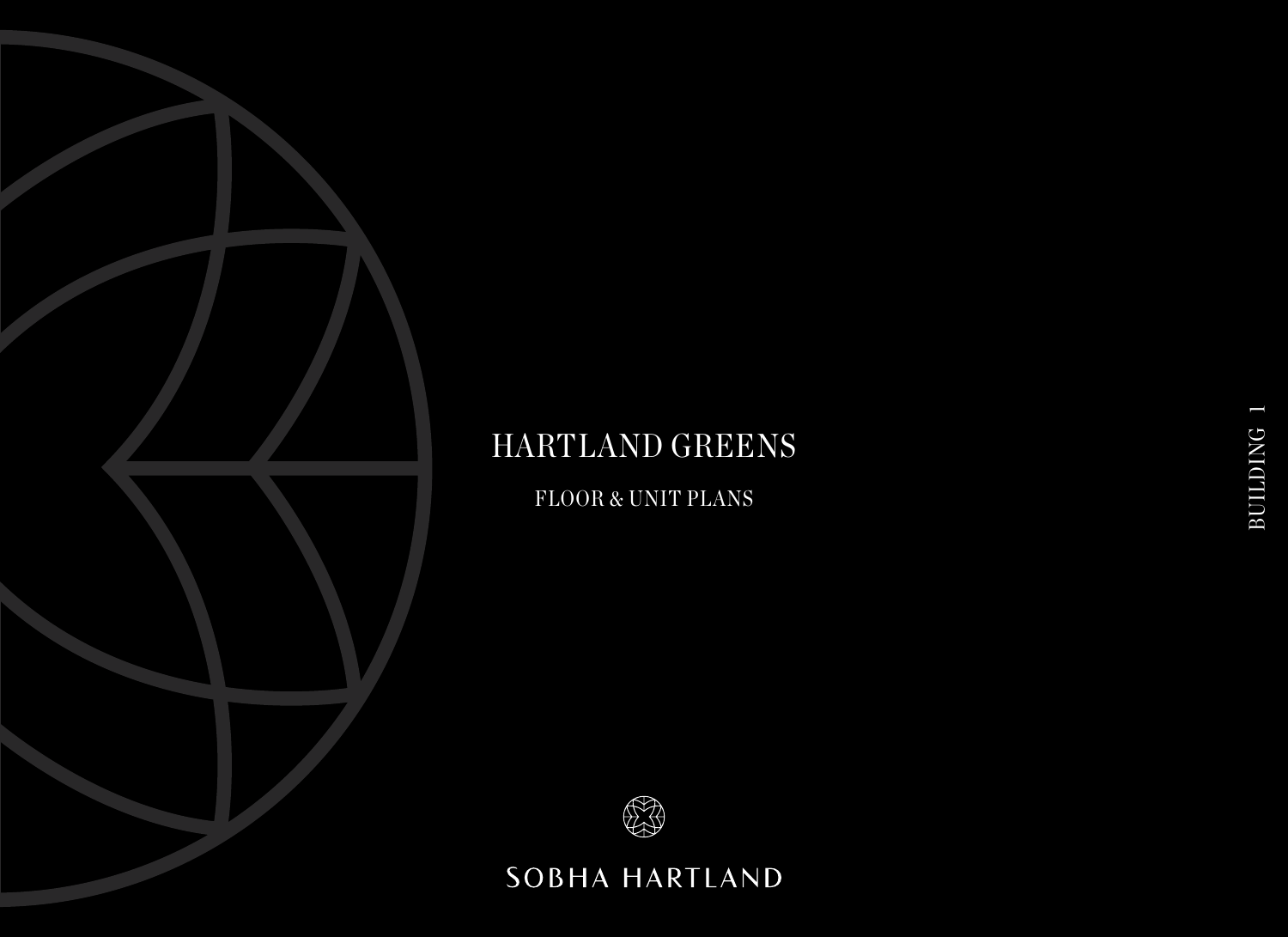Hartland Greens is a stunning collection of 6 mid-rise buildings set amidst vast open spaces and completely immersed in nature to offer an idyllic mix of quiet green landscapes infused with the charm of the city life.

Hartland Greens building 1 is an eight floor residential building with retail and restaurant options on the ground floor and features a choice of spacious and contemporary studios, 1, 2, & 3 bedroom apartments and 2, 3, & 4 bedroom duplexes designed and built with the highest attention to detail reflecting Sobha's signature quality.

Building 1 apartment sizes range from 537 sq. ft. (49.8 sq. m.) to 4,163 sq. ft. (386.7 sq. m.)

## Modern living nestled in greenery Hartland Greens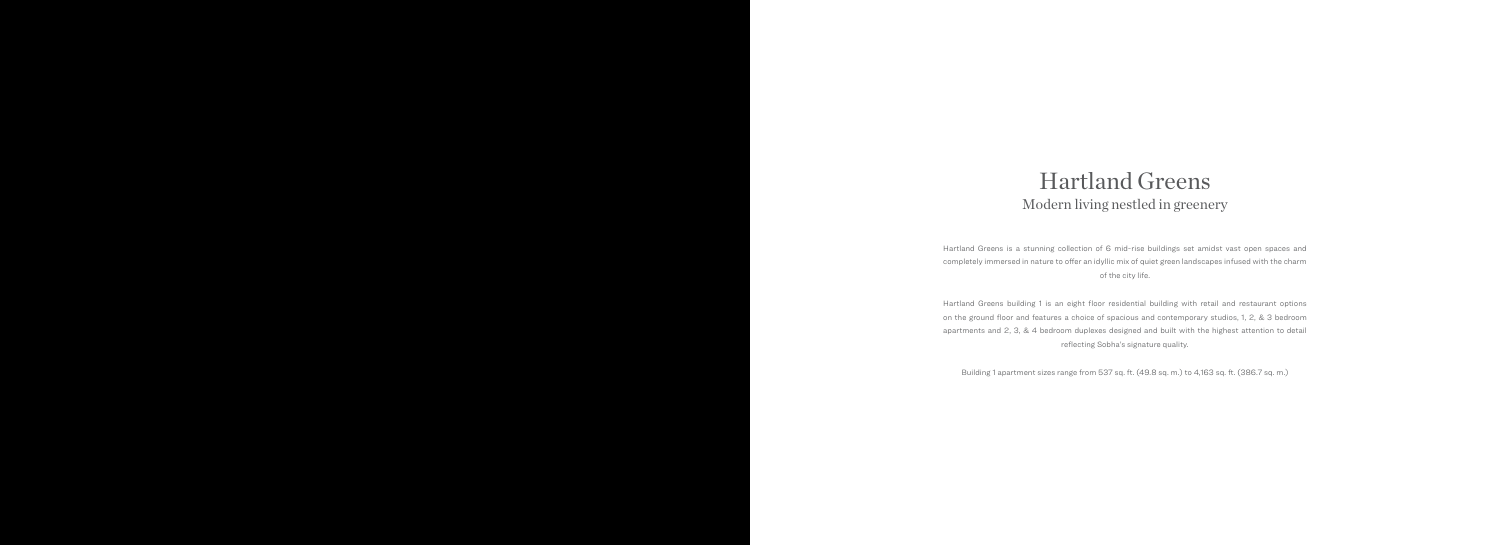BUILDING 1





### APARTMENT FEATURES



VA R I E T Y O F UNIT PLANS



 $\begin{tabular}{|c|c|c|} \hline \quad \quad & \quad \quad & \quad \quad & \quad \quad \\ \hline \quad \quad & \quad \quad & \quad \quad \\ \hline \quad \quad & \quad \quad & \quad \quad \\ \hline \end{tabular}$ 

FULLY FITTED K I TC H E N S





BEDROOM WARDROBE IN ALL UNITS



UNDERCOVER CAR PARKING

B A LC O N Y IN ALL UNITS

I M P E C C A B L E INTERIORS







### HARTLAND GREENS BUILDING 1

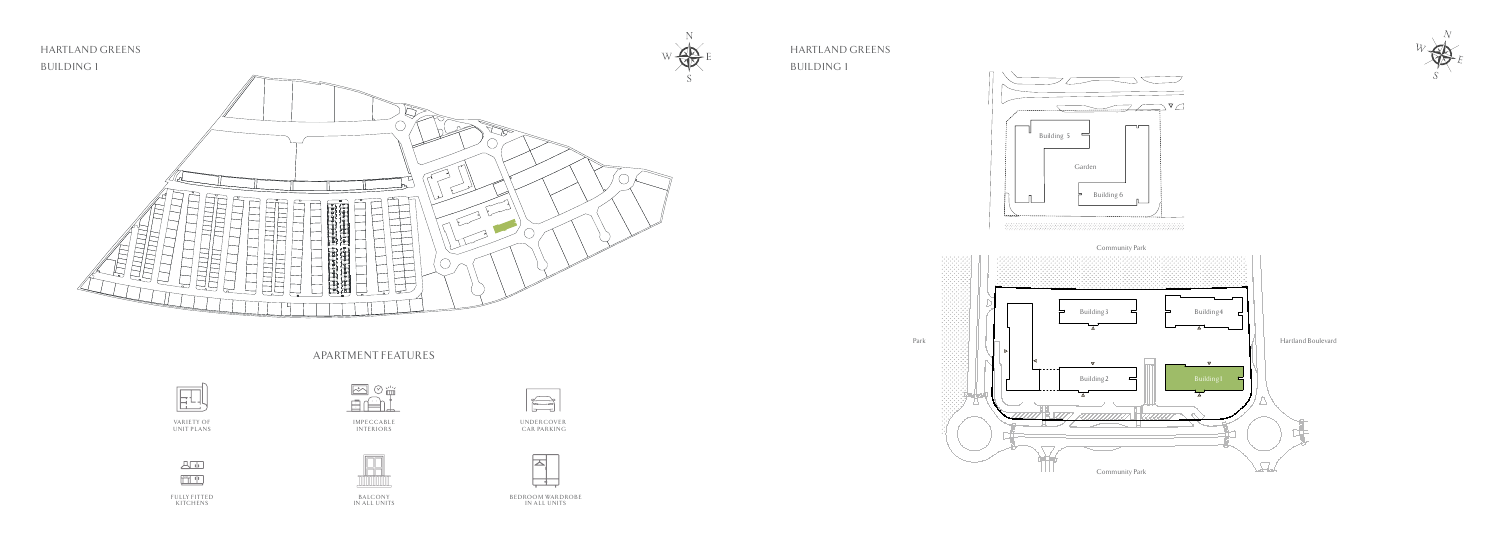

## Entrance Restaurant Retail  $\Lambda$

RESTAURANT **RETAIL** 

Level 2 to Level 6 Level 7 and 8

1 BEDROOM STUDIO 3 BEDROOM 2 BEDROOM



3 BEDROOM DUPLEX

4 BEDROOM DUPLEX





Disclaimer: 1. All dimensions are in metric, measured to wall finishes. 2. All materials, dimensions & drawings are<br>approximate. 3. Information is subject to change without notice, at developer's absolute discretion. 4. Ac vary from the stated area. 5. Drawings are not to scale. 6. All images used are for illustrative purposes only and do not represent the actual size, features, specifications, fittings and furnishings. 7. The developer reserves the right to make revisions/ alterations, at its absolute discretion, without any liability whatsovever.

SIZE RANGE 537 - 540 SQ.FT. | 49.8 - 50.1 SQ.M.

1112 1111 1110 1109 1108 1107 1106  $1102$   $1103$   $1104$   $1105$ 1101 1101 1103  $1102$  1104 1105 12 11 10 09 08 07 06



Level 2 to Level 6 Level 7 and 8

 $STUDIO$  APARTMENT – Level 1 to Level 6

#### HARTLAND GREENS

### STUDIO APARTMENT

12 11 10 09 08 07 06

1701 1702

Ground Level 1 Level 1



1112 11  $1101$   $1102$   $1103$   $1104$   $1105$ 

BUILDING 1 G+8 MID RISE



Ground Level Level 1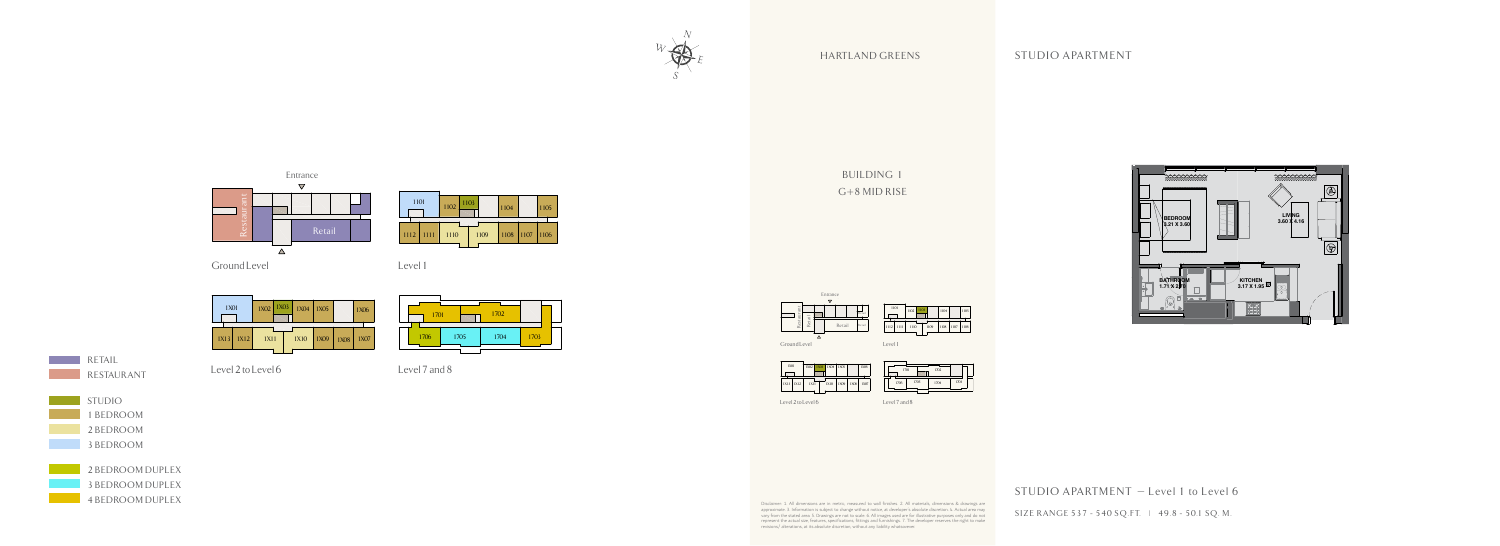Disclaimer: 1. All dimensions are in metric, measured to wall finishes. 2. All materials, dimensions & drawings are<br>approximate. 3. Information is subject to change without notice, at developer's absolute discretion. 4. Ac vary from the stated area. 5. Drawings are not to scale. 6. All images used are for illustrative purposes only and do not represent the actual size, features, specifications, fittings and furnishings. 7. The developer reserves the right to make revisions/ alterations, at its absolute discretion, without any liability whatsovever.



Level 2 to Level 6 Level 7 and 8



 $1701$   $1702$ 

### HARTLAND GREENS

### 1 BEDROOM APARTMENT

Disclaimer: 1. All dimensions are in metric, measured to wall finishes. 2. All materials, dimensions & drawings are<br>approximate. 3. Information is subject to change without notice, at developer's absolute discretion. 4. Ac vary from the stated area. 5. Drawings are not to scale. 6. All images used are for illustrative purposes only and do not represent the actual size, features, specifications, fittings and furnishings. 7. The developer reserves the right to make revisions/ alterations, at its absolute discretion, without any liability whatsovever.

SIZE RANGE 1,300 - 1302 SQ.FT. | 120.7 - 120.9 SQ.M.

12 11 10 09 08 07 06



Level 2 to Level 6 Level 7 and 8

 $1701$   $1702$ 





Ground Level 1

### HARTLAND GREENS

### 2 BEDROOM APARTMENT

12 11 10 09 08 07 06

BUILDING 1 G+8 MID RISE





### $1$  BEDROOM APARTMENT – Level 1 to Level 6

SIZE RANGE 853 - 860 SQ.FT. | 79.2 - 79.8 SQ.M.



### $2$  BEDROOM APARTMENT – Level 1 to Level 6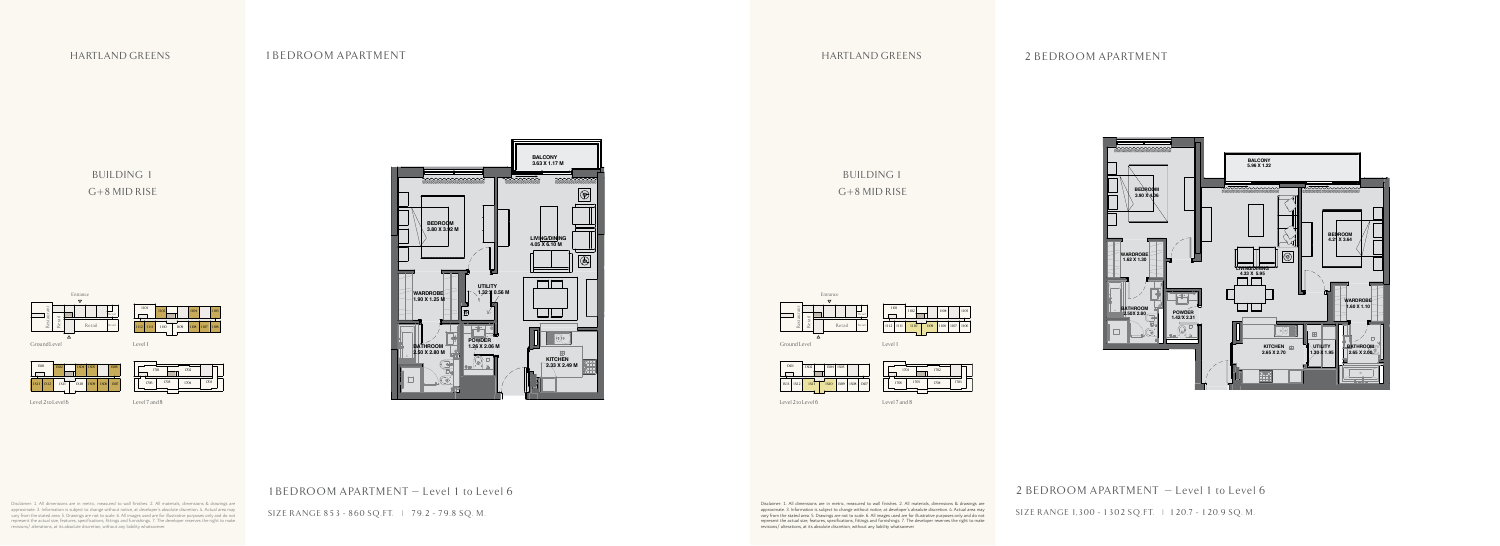BUILDING 1 G+8 MID RISE



Level 2 to Level 6 Level 7 and 8





### 3 BEDROOM APARTMENT – Level 1 to Level 6

SIZE RANGE 1,879 - 1,880 SQ.FT. | 174.5 - 174.6 SQ.M.

Disclaimer: 1. All dimensions are in metric, measured to wall finishes. 2. All materials, dimensions & drawings are approximate. 3. Information is subject to change without notice, at developer's absolute discretion. 4. Ac





### HARTLAND GREENS

### 3 BEDROOM APARTMENT



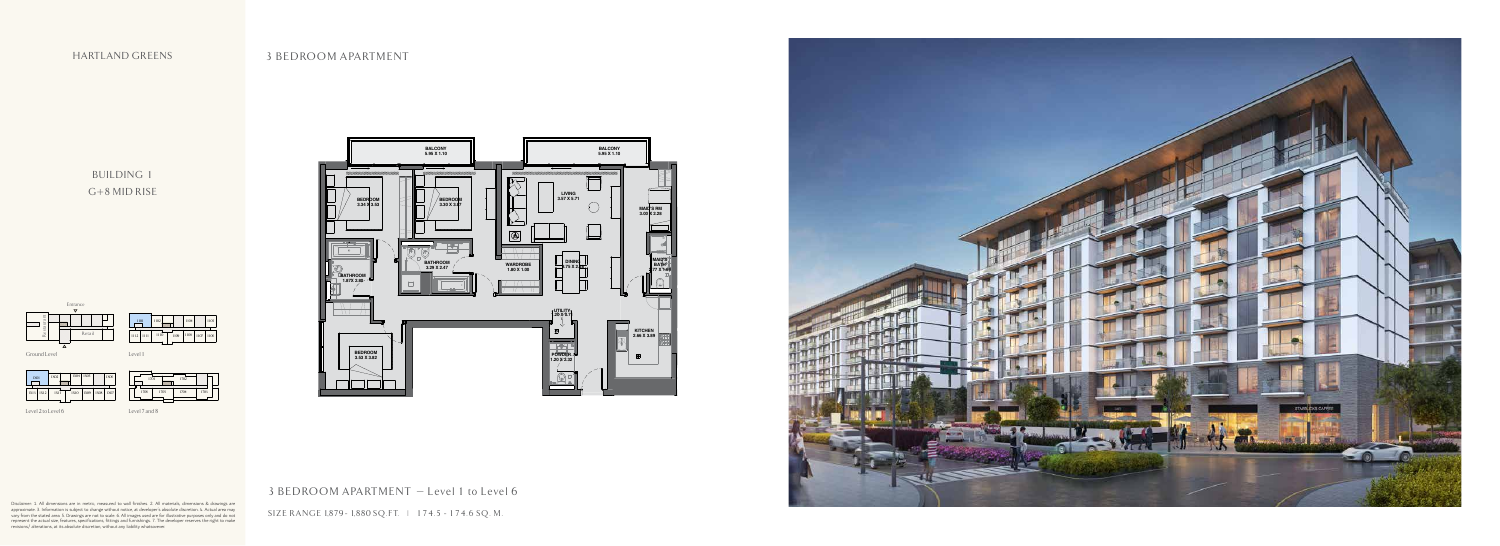

### 2 BEDROOM DUPLEX

Lower Floor Upper Floor

### $2$  BEDROOM DUPLEX - Level 7 and 8

#### SIZE 2,785 | 258.7 SQ. M.



### HARTLAND GREENS

### 2 BEDROOM DUPLEX

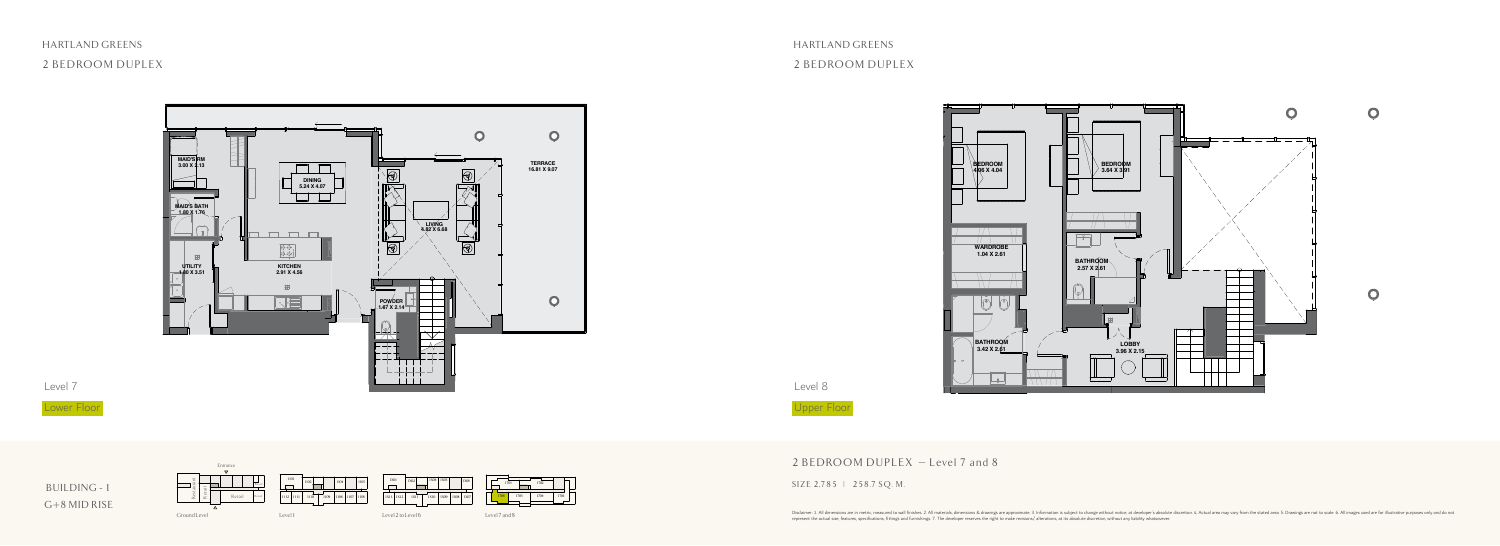



3 BEDROOM DUPLEX

### HARTLAND GREENS

### 3 BEDROOM DUPLEX



### 3 BEDROOM DUPLEX - Level 7 and 8

#### SIZE RANGE 3,017 - 3,019 SQ.FT. | 280.2 - 280.4 SQ.M.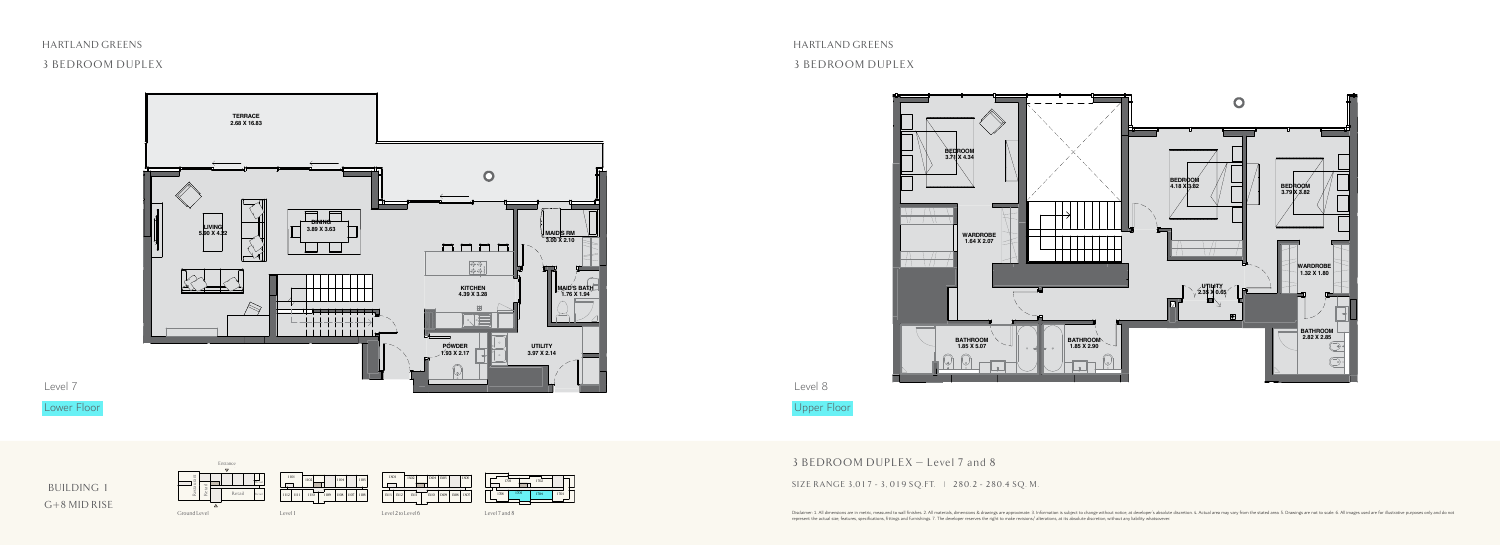## HARTLAND GREENS 4 BEDROOM DUPLEX

### HARTLAND GREENS 4 BEDROOM DUPLEX



Level 7 Level 8

Lower Floor Upper Floor





### 4 BEDROOM DUPLEX - Level 7 and 8

SIZE RANGE 3, 290 - 4, 1 6 3 SQ. FT. | 305.6 - 386.7 SQ. M.